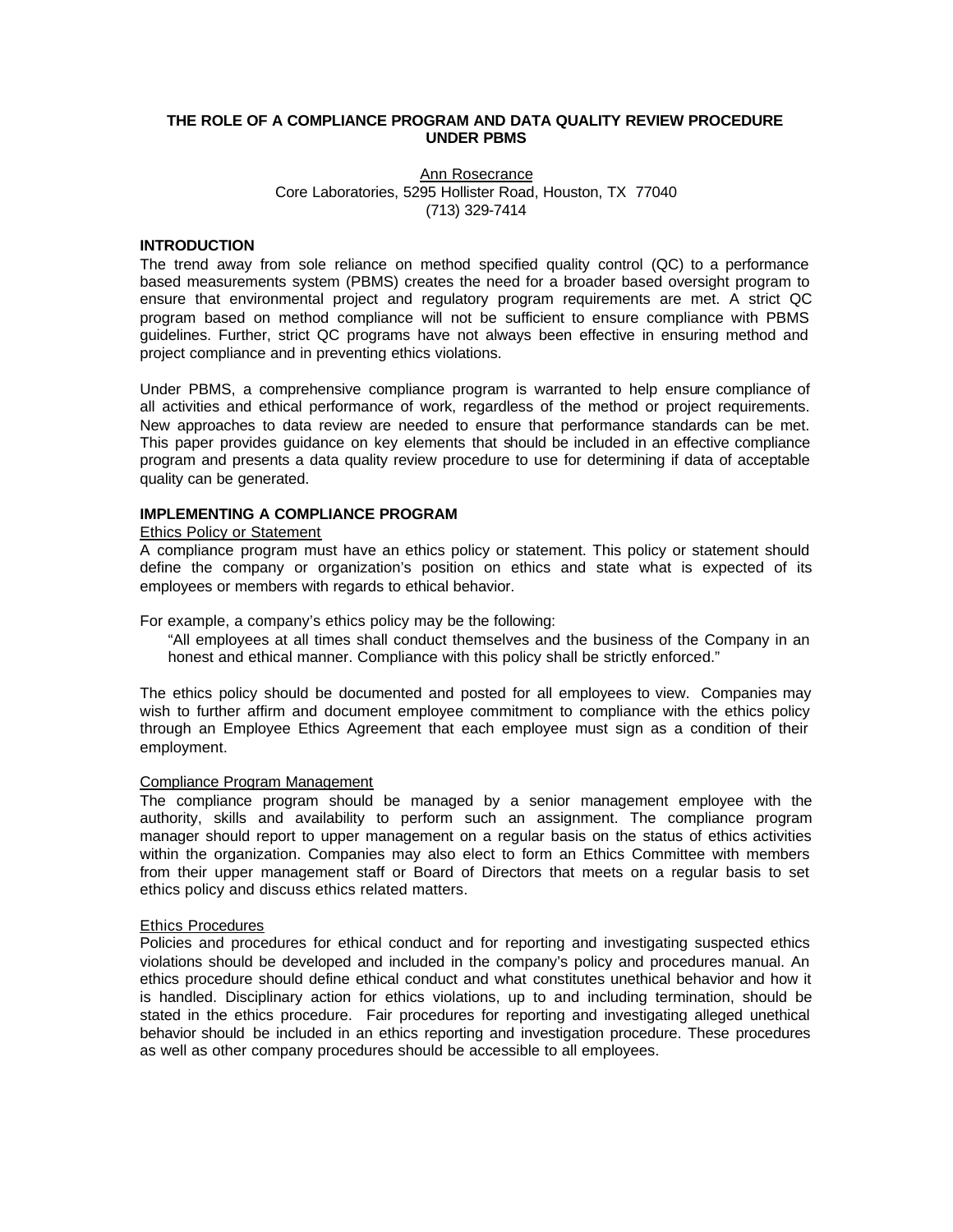# **Zero Tolerance Policy**

Companies should have a zero tolerance policy on unethical activities and non-compliance with required procedures. Unethical behavior or fraud may be defined as intentional falsification of data or records, such as sampling or sample handling records, laboratory worksheets or logbooks, instrument settings or data, sample results or data, and laboratory analysis reports. Unacceptable behavior may be defined as deliberate lack of adherence to company and method requirements, such as procedures for instrument calibration, quality control, standards and reagents preparation, sample handling, and sample preparation and analysis.

Laboratories may wish to go one step further and issue a policy that defines specific unacceptable and fraudulent activities. Since most laboratory procedures define what employees are required to do, this policy ensures that employees are educated as to what they are not allowed to do. Such a policy may include the following unacceptable and fraudulent activities: 1) making up data (dry labbing) or other sampling and analysis information; 2) misrepresentation of QC samples and spikes as being extracted or digested when in fact they were not extracted or digested; 3) improper clock setting (time traveling) or improper date/time recording; 4) improper peak integration (peak shaving or enhancing); 5) improper GC/MS tuning; 6) improper calibration/QC analysis; 7) file substitution; 8) deletion of non-compliant data; 9) improper alteration of analytical conditions; 10) unwarranted manipulation of computer software; and 11) lack of notification to management on identified sample or data errors.

Laboratories that are proactive in informing employees of what constitutes unacceptable and fraudulent behavior have a better chance of preventing fraud than laboratories that do not.

# Ethics Assistance and Reporting Mechanism

Companies should a have a single point of contact for assisting employees with questions on ethics related matters and for reporting observations of suspected unethical behavior or business conduct. A Helpline or Hotline is such a mechanism where phone calls, faxes or other correspondence on ethics concerns, questions or reports of suspected unethical behavior can be directed and then addressed appropriately. The phone numbers and addresses for the Helpline or Hotline should be documented and readily available to all employees. The Helpline or Hotline can be manned by a senior management employee, such as the compliance program manager, or by an outside service.

# **Compliance Plan**

A compliance plan should include or refer to all of the procedures used by an organization for ensuring compliance with company, client and government requirements. The compliance plan should include or refer to company policies and procedures on business conduct, especially ethics. Also include or refer to technical and quality assurance procedures used by the laboratory and required by client, method or regulatory agencies to ensure that data are accurate and traceable. The compliance plan should further include or refer to environmental management activities and procedures used for chemical and waste handling to comply with federal, state and local regulations. A compliance plan may also include a quality management program such as ISO 9002.

# Compliance Training

Compliance training should be provided to all employees and include, at a minimum, training on the ethics policy and procedures. Ethics training should be documented on training forms and included in the employee training or personnel files. Training on laboratory procedures should be ongoing and based on each individual and their work assignments.

# Compliance Audits

Adherence to the compliance plan and associated procedures/requirements should be checked on a regular basis via on-site audits. The compliance officer, quality assurance staff or outside consultants may conduct compliance audits. Any findings of non-compliance with company, client or government requirements should be documented and provided to management. Prompt and effective corrective action should be taken on any findings and reported back to the auditing body for review and approval.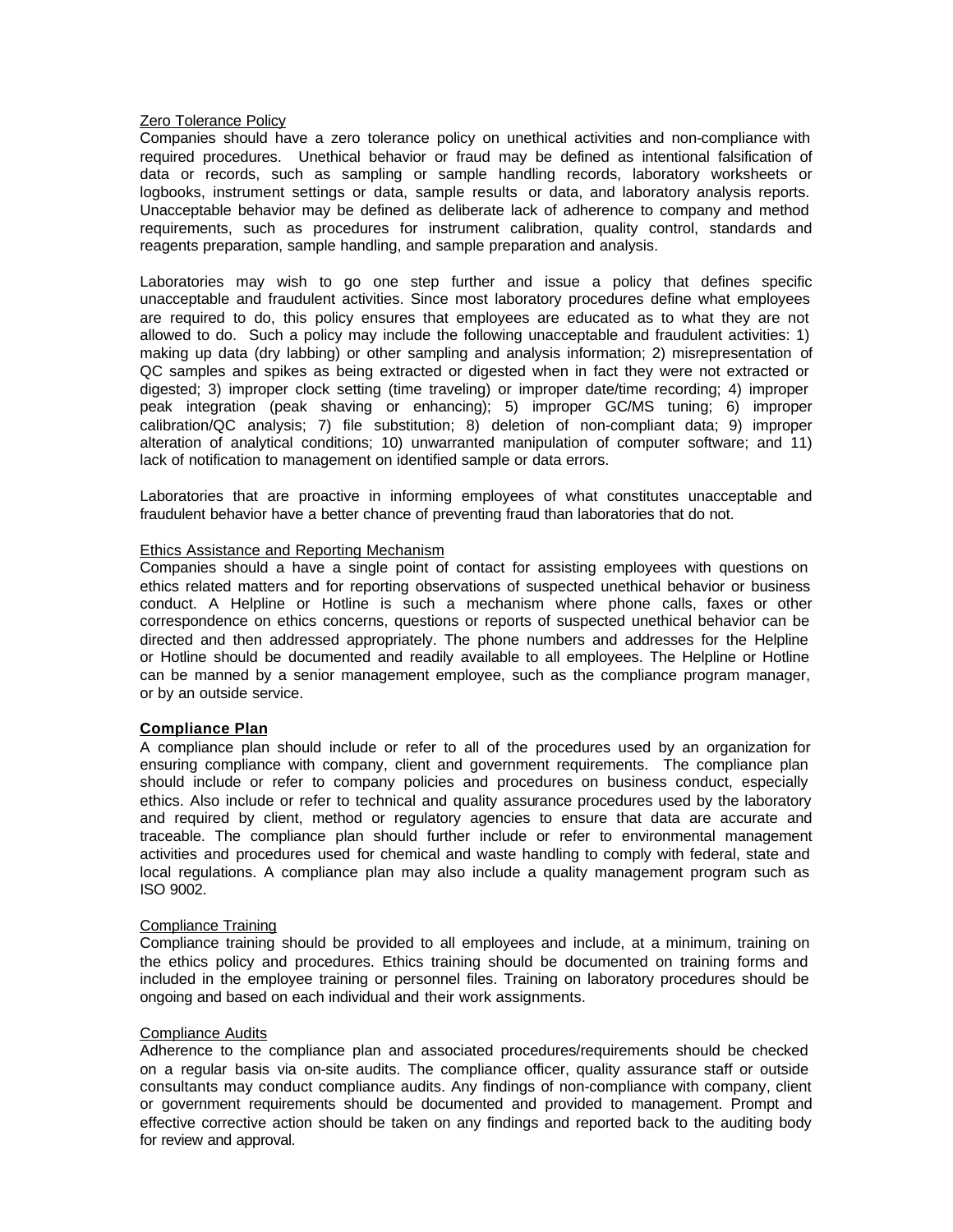# **DATA QUALITY REVIEW**

Despite the number of laboratory audits that are conducted at environmental testing laboratories, many of these audits do not address data quality and thus do not identify data quality problems. Traditional audits tend to focus on laboratory procedures and QC criteria rather than data quality. Probably the most important area that affects the usability of sample data is not receiving the critical attention it should have.

A data quality review should be performed to determine if data of acceptable quality can be and are being generated by a given laboratory. This review does not replace on-site assessments that evaluate method compliance or tape audits that evaluate the accuracy of reported data. The following items should be included in a data quality review of organic analysis data, whether for PBMS methods or traditional methods. Similar principles apply to inorganic analysis data.

# Initial Demonstration of Competency Data

An initial demonstration of competency (IDC) study (also referred to as initial demonstration of capability or proficiency study) demonstrates the ability of each analyst and instrument to achieve acceptable accuracy and precision for each analyte in each test method performed. It should be performed prior to performing sample analyses and whenever there is a new analyst or major change in the instrumentation. An IDC study involves the preparation and analysis of a minimum of four spiked samples at concentrations of 20  $\mu$ g/L for volatiles, 100  $\mu$ g/L for semivolatiles and 2-50 µg/L for pesticides and PCBs.

First determine if IDC studies have been performed for each analyst and instrument. If not performed, note which studies are needed for immediate action. If performed, review the data from each study and determine if each target analyte was included. For each analyte, evaluate the spike value, found values, average percent recovery and standard deviation (SD). Compare the average percent recovery and SD for each analyte to the method or project specified acceptance range or values. If the average percent recovery is within the acceptance range, then acceptable accuracy can be achieved. If the SD is less than the maximum allowable value, then acceptable precision can be achieved. If either criteria were not met, then note the analytes that require immediate action (repeat of study.)

# Method Detection Limits

A method detection limit (MDL) determination or study establishes the lowest concentration that the laboratory can measure an analyte with 99% confidence. Using the procedure in 40 CFR Part 136 Appendix B, a MDL study involves the preparation and analysis of a minimum of seven spiked samples at a concentration 1-5 times the estimated MDL. The MDL is calculated by multiplying the standard deviation obtained for the seven measurements by 3.14.

First determine if MDL studies have been performed for each method and analyte. If not performed, note which studies are needed for immediate action. If performed, evaluate each study to determine if each target analyte was included. For each analyte, evaluate the spike value, found values, average percent recovery, standard deviation (SD) and calculated MDL. Compare the calculated MDL and the spike value. If the calculated MDL is greater than the spike concentration, then the study should be repeated at a higher spike concentration. If the spike concentration is greater than 10 times the calculated MDL, then the study should be repeated at a lower spike concentration.

# Laboratory Reporting Limits

Laboratory reporting limits (RLs) are the minimum values used by the laboratory to report sample data. Laboratories typically use quantitation limits or values that are generally 5 to 10 times the MDLs for their RLs. For samples that are diluted, the RLs must be multiplied by the sample dilution factor. Target analytes found in samples at concentrations greater than the RLs are reported as numerical values. Target analytes not detected above the corresponding RLs are reported as "not detected" or at a qualified value greater than the MDL.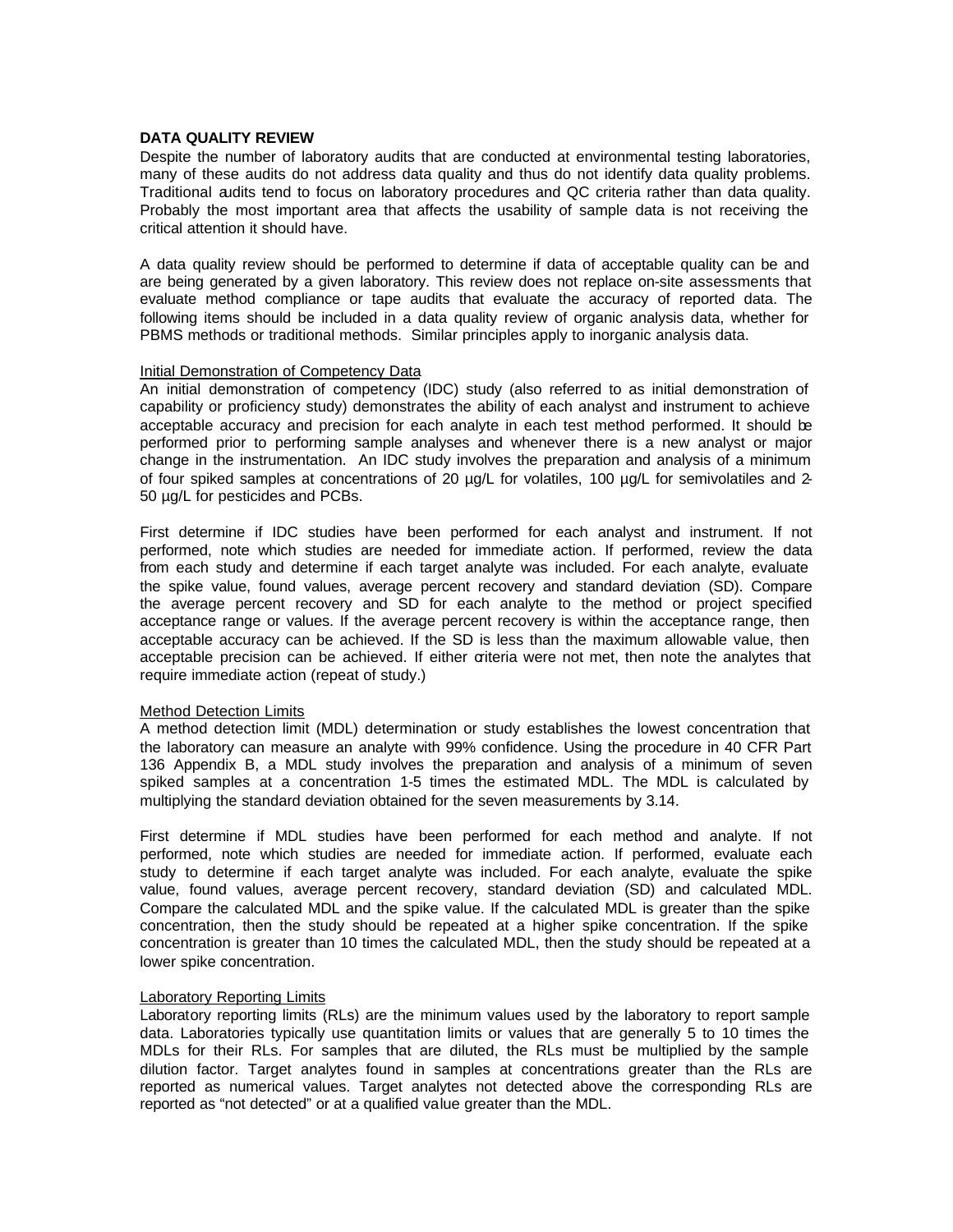First obtain and review the laboratory's RLs for each method, matrix and analyte. Then evaluate the RLs in water for each method and analyte to determine if the laboratory RLs are greater than the MDLs (data for other matrices may also be reviewed.) If any RLs are less than the associated MDLs, then note which analytes require immediate action (Note: an error here means that the laboratory may be reporting data lower than it can actually measure.) If the RLs are greater than or equal to the associated MDLs, then it can be expected that the laboratory's reports will provide values that can be detected or backed up by laboratory measurements. Alternately, if MDLs are not available for certain analytes, the lowest calibration standard may be evaluated and compared to the laboratory RLs. If any RLs are less than the lowest concentration calibration standard, then note the analytes that require immediate action. If the RLs are greater than or equal to the lowest concentration calibration standard, then it can be expected that the laboratory's reports will provide values that can be detected by calibration standards.

# Initial Calibration Data

Initial calibration is performed to establish the calibration curve and range for each analyte.

*Analyte Presence and Standard Concentration.* First review recent initial calibration data for each method and analyte. Also review the source and concentration for each initial calibration standard. Determine if all target analytes were included in the calibration standards. If not, note any missing analytes for immediate action. Next determine if the concentration values used for each analyte in the calibration table or curve match the actual concentrations provided with the calibration standards. If the concentrations do not match, then note any analytes that require immediate action (Note: this error could result in incorrect concentrations in samples.) If the values do match, then the calibration table or curve can be considered accurate with regards to assigned standard concentration. Also evaluate if surrogates were analyzed at multiple concentrations. Previous EPA SW-846 methods allowed single concentrations but recent updates to SW-846, i.e., Update III and Method 8000B, require multi-point concentration for surrogates as well as target analytes. If surrogates were not analyzed at multiple concentrations, then note which analyses are affected for immediate action.

*Analyte Identification.* Evaluate the data for the lowest concentration standard analysis to determine if the identification data for each target analyte is representative of that analyte, such as GC/MS mass spectrum or characteristic ions, GC/MS "Q" value, GC retention time, elution order, etc. If not, note which analytes are questionable and require immediate action (Note: this error could result in incorrect analyte identification in samples.) If all analytes are included and the data are representative, then the laboratory should be able to correctly identify target analytes in samples.

*Analyte Response.* Evaluate the analyte response in each calibration standard to determine if the responses are acceptable and proportionate to concentration. For GC/MS analyses, determine if the relative response factors (RRFs) for each analyte are above t he minimum required value. For each target analyte, evaluate if the responses increase with concentration (e.g., the area for benzene in a 100 ppb standard should have twice the area as a 50 ppb standard.) If RRFs are below the minimum value or if responses are not proportionate to concentration, then note the analytes that require immediate action. If the analyte responses are acceptable, then it can be expected that the laboratory can acceptably measure responses for target analytes in samples.

*Calibration Accuracy.* Evaluate the calibration table or curve to determine if all data were used and that no points in the middle of the calibration table or curve were deleted to force the calibration to meet certain criteria. Also evaluate if manual integrations appear to be acceptable. The only points (concentrations) that should be deleted from the calibration are low or high points that are outside the calibration range or points with a known error. If any analytes were deleted from the middle of the calibration or if manual integration appears to be improper, then note the analytes that require immediate action.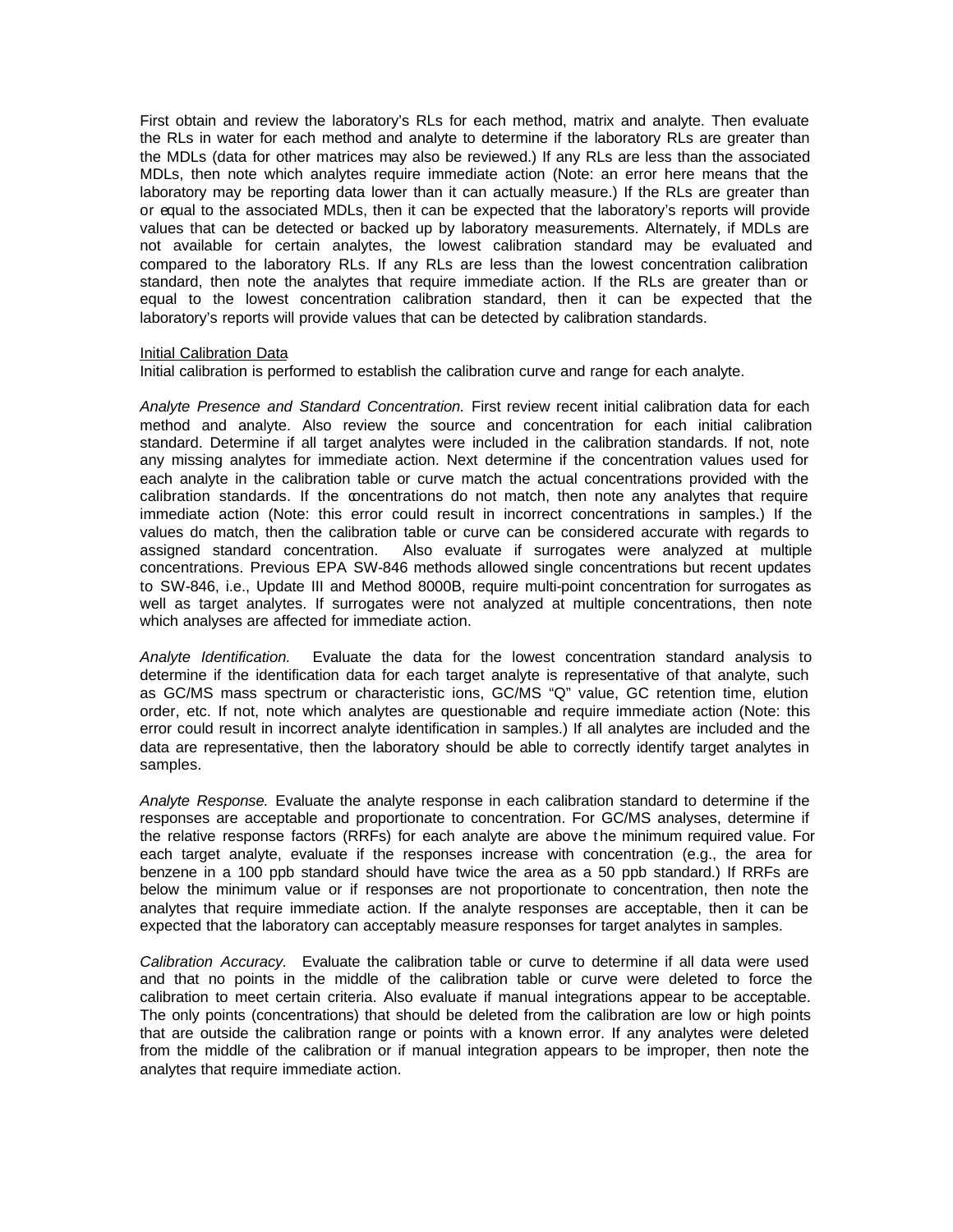Next evaluate the %RSD for average RFs or RRFs for each analyte in the initial calibration and determine the method used for sample quantitation. If the %RSD value for each analyte is less than or equal to 15%, it is acceptable by EPA SW-846 methods to use RRF or RF for quantitation. If the %RSD is greater than 15% for any analyte, evaluate if a linear or higher order calibration curve was used for quantitation and if the minimum number of standards (5 for  $f<sup>t</sup>$ order, 6 for  $2^{nd}$  order and 7 for  $3^d$  order) were included in the calibration. If not, note the analytes that require immediate action. If the correct number of standards were analyzed and the appropriate technique is used for quantitation, then the initial calibration can be considered acceptable for sample quantitation.

*Analytical Conditions.* Also evaluate the conditions used for initial calibration to determine if the same conditions were used for sample analysis (such as purging temperature for volatiles). If not, note the analyses that are affected for immediate action.

#### Calibration Verification

Calibration verification is performed at a regular frequency (every 12 hours for GC/MS analysis and at the beginning, end, and 5 to 10% of the runs for GC analysis) to verify that the current instrument performance is still acceptable in comparison to performance during the initial calibration.

First review recent calibration verification data for each analysis. Also review the source and concentration for the calibration verification analysis. Determine if the concentration values used in the calibration verification matches the actual concentration provided with the calibration standard. If the concentrations do not match, then note any analytes that require immediate action. If the values do match, then the calibration can be considered accurate with regards to assigned standard concentration. Next evaluate the data for the calibration verification standard analysis to determine if all of the target analytes were included and detected in the standard. If any target analytes were not included or not detected, then note the analytes that require immediate action.

Evaluate the % difference (%D) from the expected value or the % recovery compared to the known value for each target analyte in the calibration verification. Determine if the %D or % recovery for each analyte was within the method or project specified acceptance values, generally +/- 15 to 20%. If not, note the analytes that require immediate action. (Note: Action may not be necessary if the analyte(s) in question was not detected in any associated samples and the standard indicates that the analyte could be detected if it was present in a sample.) If the %D or % recovery for each analyte was within the allowable values, then the calibration verification can be considered valid with regard to the initial calibration.

#### Laboratory Control Sample

A laboratory control sample (LCS) is a purchased or prepared sample with a known concentration of target analytes taken through the entire sample preparation and analysis procedure and used to measure recovery.

First evaluate the analytes that were included in the LCS and their concentration values. Determine if the method or project required analytes were included in the LCS and if the concentration was at the required value(s). Review the source data for the LCS to determine if the LCS was from a different source or lot than the calibration standards and if the concentration values assigned by the laboratory match the values from the source. If any analytes or concentrations are incorrect, note the analytes that require immediate action. For each spiked analyte, evaluate the spike value, found values and percent recovery. Compare the percent recovery for each analyte to the method or project specified acceptance values. If the percent recovery is within the acceptance range, then acceptable accuracy can be achieved. If not, note the analytes that require immediate action.